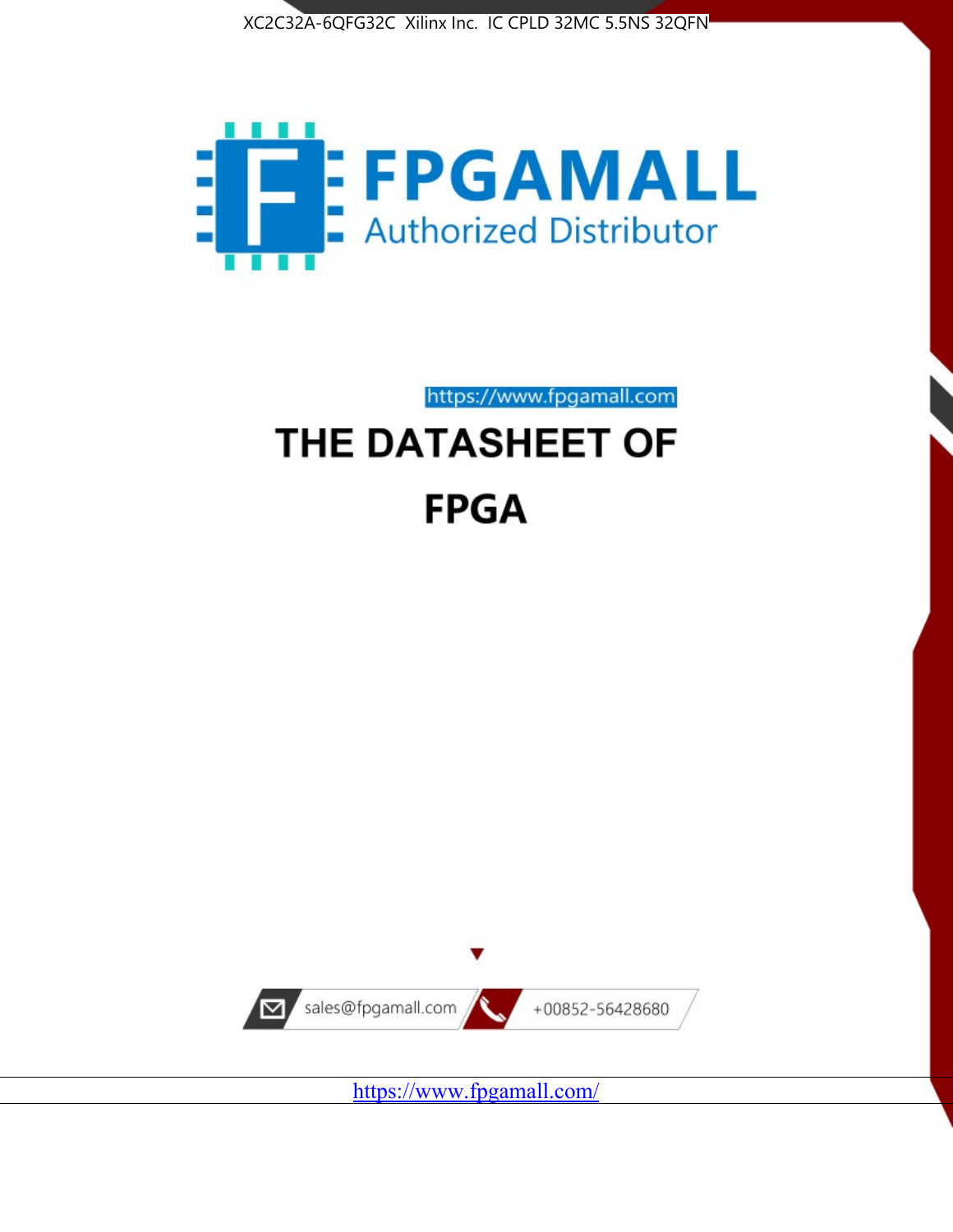

DS310 (v2.1) November 6, 2008 **DS310 (v2.1)** Product Specification

## **XC2C32A CoolRunner-II CPLD**

#### **Features**

- Optimized for 1.8V systems
	- As fast as 3.8 ns pin-to-pin logic delays
	- As low as 12 μA quiescent current
- Industry's best 0.18 micron CMOS CPLD
	- Optimized architecture for effective logic synthesis
	- Multi-voltage I/O operation: 1.5V through 3.3V
- Available in multiple package options
	- 32-land QFN with 21 user I/Os
	- 44-pin VQFP with 33 user I/Os
	- 56-ball CP BGA with 33 user I/Os
	- Pb-free available for all packages
- Advanced system features
	- Fastest in system programming
		- 1.8V ISP using IEEE 1532 (JTAG) interface
		- IEEE1149.1 JTAG Boundary Scan Test
	- Optional Schmitt-trigger input (per pin)
	- Two separate I/O banks
	- RealDigital 100% CMOS product term generation
	- Flexible clocking modes
	- Optional DualEDGE triggered registers
	- Global signal options with macrocell control
		- Multiple global clocks with phase selection per macrocell
		- Multiple global output enables
		- Global set/reset
	- Efficient control term clocks, output enables and set/resets for each macrocell and shared across function blocks
	- Advanced design security
	- Open-drain output option for Wired-OR and LED drive
	- Optional configurable grounds on unused I/Os
	- Optional bus-hold, 3-state, or weak pullup on selected I/O pins
	- Mixed I/O voltages compatible with 1.5V, 1.8V, 2.5V, and 3.3V logic levels
	- PLA architecture
		- Superior pinout retention
		- 100% product term routability across function block
	- Hot pluggable

Refer to the CoolRunner™-II family data sheet for the architecture description.

#### **Description**

The CoolRunner™-II 32-macrocell device is designed for both high performance and low power applications. This lends power savings to high-end communication equipment and high speed to battery operated devices. Due to the low power stand-by and dynamic operation, overall system reliability is improved.

This device consists of two Function Blocks interconnected by a low power Advanced Interconnect Matrix (AIM). The AIM feeds 40 true and complement inputs to each Function Block. The Function Blocks consist of a 40 by 56 P-term PLA and 16 macrocells which contain numerous configuration bits that allow for combinational or registered modes of operation.

Additionally, these registers can be globally reset or preset and configured as a D or T flip-flop or as a D latch. There are also multiple clock signals, both global and local product term types, configured on a per macrocell basis. Output pin configurations include slew rate limit, bus hold, pull-up, open drain, and programmable grounds. A Schmitt trigger input is available on a per input pin basis. In addition to storing macrocell output states, the macrocell registers can be configured as "direct input" registers to store signals directly from input pins.

Clocking is available on a global or Function Block basis. Three global clocks are available for all Function Blocks as a synchronous clock source. Macrocell registers can be individually configured to power up to the zero or one state. A global set/reset control line is also available to asynchronously set or reset selected registers during operation. Additional local clock, synchronous clock-enable, asynchronous set/reset, and output enable signals can be formed using product terms on a per-macrocell or per-Function Block basis.

The CoolRunner-II 32-macrocell CPLD is I/O compatible with standard LVTTL and LVCMOS18, LVCMOS25, and LVCMOS33 (see Table 1). This device is also 1.5V I/O compatible with the use of Schmitt-trigger inputs.

Another feature that eases voltage translation is I/O banking. Two I/O banks are available on the CoolRunner-II 32A macrocell device that permit easy interfacing to 3.3V, 2.5V, 1.8V, and 1.5V devices.

© 2004–2008 Xilinx, Inc. All Xilinx trademarks, registered trademarks, patents, and disclaimers are as listed at **<http://www.xilinx.com/legal.htm>**. All other trademarks and registered trademarks are the property of their respective owners. All specifications are subject to change without notice.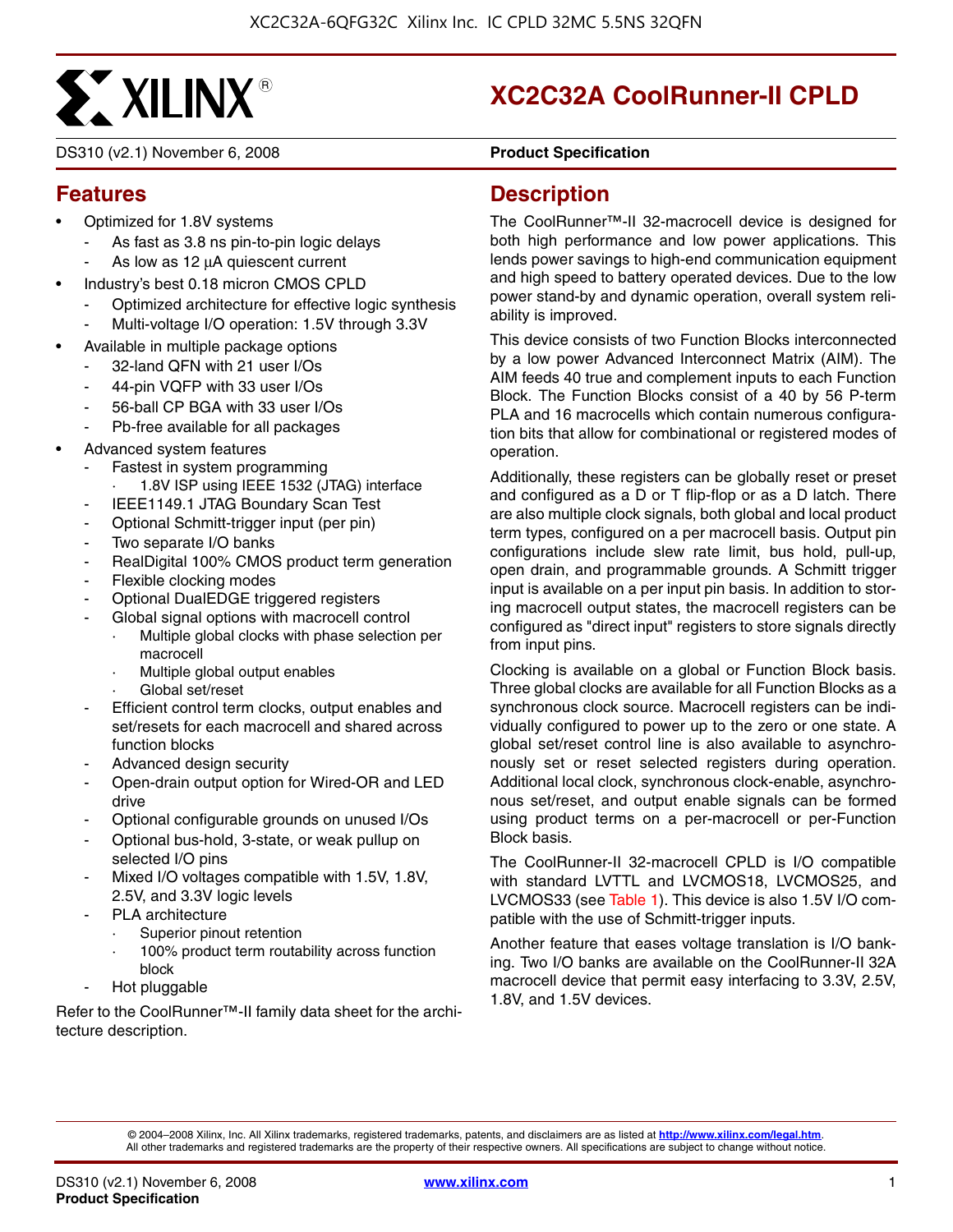#### **RealDigital Design Technology**

Xilinx® CoolRunner-II CPLDs are fabricated on a 0.18 micron process technology which is derived from leading edge FPGA product development. CoolRunner-II CPLDs employ RealDigital, a design technique that makes use of CMOS technology in both the fabrication and design methodology. RealDigital design technology employs a cascade of CMOS gates to implement sum of products instead of traditional sense amplifier methodology. Due to this technology, Xilinx CoolRunner-II CPLDs achieve both high performance and low power operation.

#### **Supported I/O Standards**

The CoolRunner-II CPLD 32 macrocell features both LVCMOS and LVTTL I/O implementations. See Table 1 for I/O standard voltages. The LVTTL I/O standard is a general purpose EIA/JEDEC standard for 3.3V applications that use an LVTTL input buffer and Push-Pull output buffer. The LVCMOS standard is used in 3.3V, 2.5V, and 1.8V applications. CoolRunner-II CPLDs are also 1.5V I/O compatible with the use of Schmitt-trigger inputs.

*Table 1:* **I/O Standards for XC2C32A**

| <b>IOSTANDARD</b><br><b>Attribute</b> | Output<br>V <sub>CCIO</sub> | <b>Input</b><br>V <sub>CCIO</sub> | <b>Input</b><br>$\mathsf{v}_{\mathsf{REF}}$ | <b>Board</b><br><b>Termination</b><br>Voltage V <sub>T</sub> |
|---------------------------------------|-----------------------------|-----------------------------------|---------------------------------------------|--------------------------------------------------------------|
| LVTTL                                 | 3.3                         | 3.3                               | N/A                                         | N/A                                                          |
| LVCMOS33                              | 3.3                         | 3.3                               | N/A                                         | N/A                                                          |
| LVCMOS25                              | 2.5                         | 2.5                               | N/A                                         | N/A                                                          |
| LVCMOS18                              | 1.8                         | 1.8                               | N/A                                         | N/A                                                          |
| LVCMOS15 $(1)$                        | 1.5                         | 1.5                               | N/A                                         | N/A                                                          |

1. LVCMOS15 requires Schmitt-trigger inputs.



*Figure 1:* **I<sub>CC</sub>** vs. Frequency

#### *Table 2:* **I<sub>CC</sub>** vs. Frequency (LVCMOS 1.8V T<sub>A</sub> = 25°C)<sup>(1)</sup>

|                              |       | <b>Frequency (MHz)</b> |     |      |      |                                  |      |      |      |      |      |
|------------------------------|-------|------------------------|-----|------|------|----------------------------------|------|------|------|------|------|
|                              |       | 25                     | 50  | 75   | 100  | 150                              | 175  | 200  | 225  | 250  | 300  |
| Typical I <sub>CC</sub> (mA) | 0.016 | 0.87                   | .75 | 2.61 | 3.44 | $\overline{\phantom{0}}$<br>5.16 | 5.99 | 6.81 | 7.63 | 8.36 | 9.93 |

#### **Notes:**

1. 16-bit up/down, resettable binary counter (one counter per function block).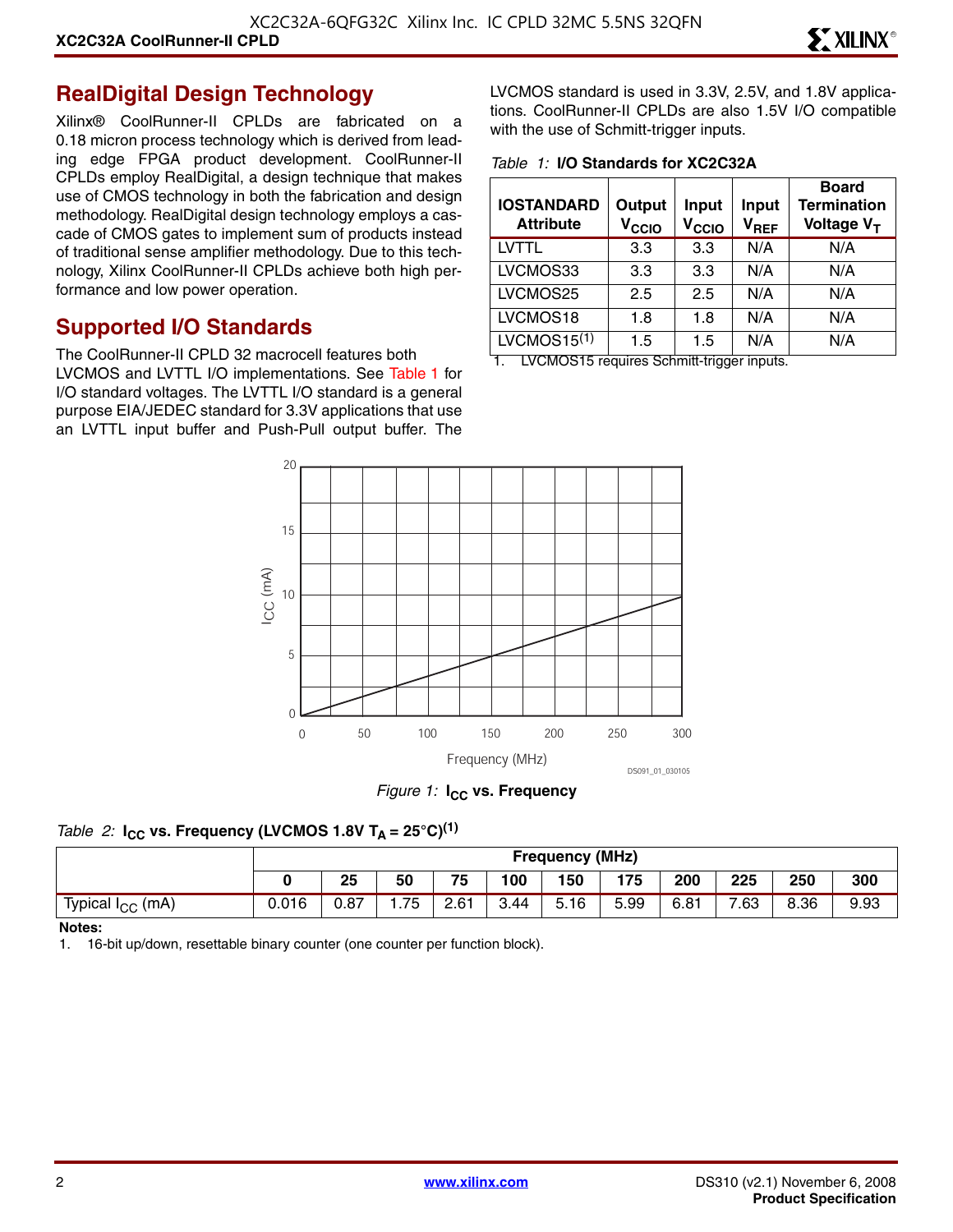#### **Absolute Maximum Ratings**

| Symbol                  | <b>Description</b>                | Value           | <b>Units</b> |
|-------------------------|-----------------------------------|-----------------|--------------|
| $V_{\rm CC}$            | Supply voltage relative to ground | $-0.5$ to 2.0   | v            |
| V <sub>CCIO</sub>       | Supply voltage for output drivers | $-0.5$ to 4.0   | v            |
| $V_{\text{JTAG}}^{(2)}$ | JTAG input voltage limits         | $-0.5$ to 4.0   | v            |
| V <sub>CCAUX</sub>      | JTAG input supply voltage         | $-0.5$ to 4.0   | v            |
| $V_{\text{IN}}^{(1)}$   | Input voltage relative to ground  | $-0.5$ to 4.0   | v            |
| $V_{TS}^{(1)}$          | Voltage applied to 3-state output | $-0.5$ to 4.0   | v            |
| $T_{\text{STG}}^{(3)}$  | Storage Temperature (ambient)     | $-65$ to $+150$ | °C           |
| TJ                      | Junction Temperature              | $+150$          | °C           |

**Notes:** 

1. Maximum DC undershoot below GND must be limited to either 0.5V or 10 mA, whichever is easiest to achieve. During transitions, the device pins might undershoot to –2.0V or overshoot to +4.5V, provided this overshoot or undershoot lasts less than 10 ns and with the forcing current being limited to 200 mA.

2. Valid over commercial temperature range.

3. For soldering guidelines and thermal considerations, see the [Device Packaging](http://www.xilinx.com/support/documentation/package_specifications.htm) information on the Xilinx website. For Pb free packages, see [XAPP427](http://www.xilinx.com/support/documentation/application_notes/xapp427.pdf).

#### **Recommended Operating Conditions**

| Symbol                                             | <b>Parameter</b>                                   |                                                   |     | Max | <b>Units</b> |
|----------------------------------------------------|----------------------------------------------------|---------------------------------------------------|-----|-----|--------------|
| $V_{\rm CC}$                                       | Supply voltage for internal logic                  | Commercial $T_A = 0$ °C to +70°C                  | 1.7 | 1.9 | v            |
|                                                    | and input buffers                                  | Industrial $T_A = -40^{\circ}C$ to $+85^{\circ}C$ | 1.7 | 1.9 | v            |
| $V_{\rm CCIO}$                                     | Supply voltage for output drivers @ 3.3V operation |                                                   | 3.0 | 3.6 | V            |
|                                                    | Supply voltage for output drivers @ 2.5V operation |                                                   | 2.3 | 2.7 | V            |
|                                                    | Supply voltage for output drivers @ 1.8V operation |                                                   | 1.7 | 1.9 | V            |
| Supply voltage for output drivers @ 1.5V operation |                                                    |                                                   | 1.4 | 1.6 | v            |
| $V_{\rm CCAUX}$                                    | JTAG programming pins                              |                                                   | 1.7 | 3.6 | v            |

#### **DC Electrical Characteristics Over Recommended Operating Conditions**

| <b>Symbol</b>           | <b>Parameter</b>                  | <b>Test Conditions</b>                     | <b>Typical</b> | Max.   | <b>Units</b> |
|-------------------------|-----------------------------------|--------------------------------------------|----------------|--------|--------------|
| <sup>I</sup> CCSB       | <b>Standby current Commercial</b> | $V_{\rm CC}$ = 1.9V, $V_{\rm CCIO}$ = 3.6V | 22             | 90     | μA           |
| $I_{\text{CCSB}}$       | Standby current Industrial        | $V_{CC}$ = 1.9V, $V_{CCIO}$ = 3.6V         | 38             | 150    | μA           |
| $I_{CC}$ <sup>(1)</sup> | Dynamic current                   | $f = 1$ MHz                                |                | 0.25   | mA           |
|                         |                                   | $f = 50$ MHz                               |                | 2.5    | mA           |
| $C_{JTAG}$              | JTAG input capacitance            | f = 1 MHz                                  |                | 10     | pF           |
| $C_{CLK}$               | Global clock input capacitance    | f = 1 MHz                                  |                | 12     | pF           |
| $C_{10}$                | I/O capacitance                   | $f = 1$ MHz                                |                | 10     | pF           |
| $I_{\parallel}$ (2)     | Input leakage current             | $V_{IN}$ = 0V or $V_{CClO}$ to 3.9V        |                | $+/-1$ | μA           |
| $I_{\text{IH}}^{(2)}$   | I/O High-Z leakage                | $V_{IN}$ = 0V or $V_{CClO}$ to 3.9V        |                | $+/-1$ | μA           |

**Notes:** 

1. 16-bit up/down resettable binary counter (one per Function Block) tested at  $V_{CC} = V_{CCIO} = 1.9V$ .<br>2. See Quality and Reliability section of the CoolRunner-II family data sheet.

See Quality and Reliability section of the CoolRunner-II family data sheet.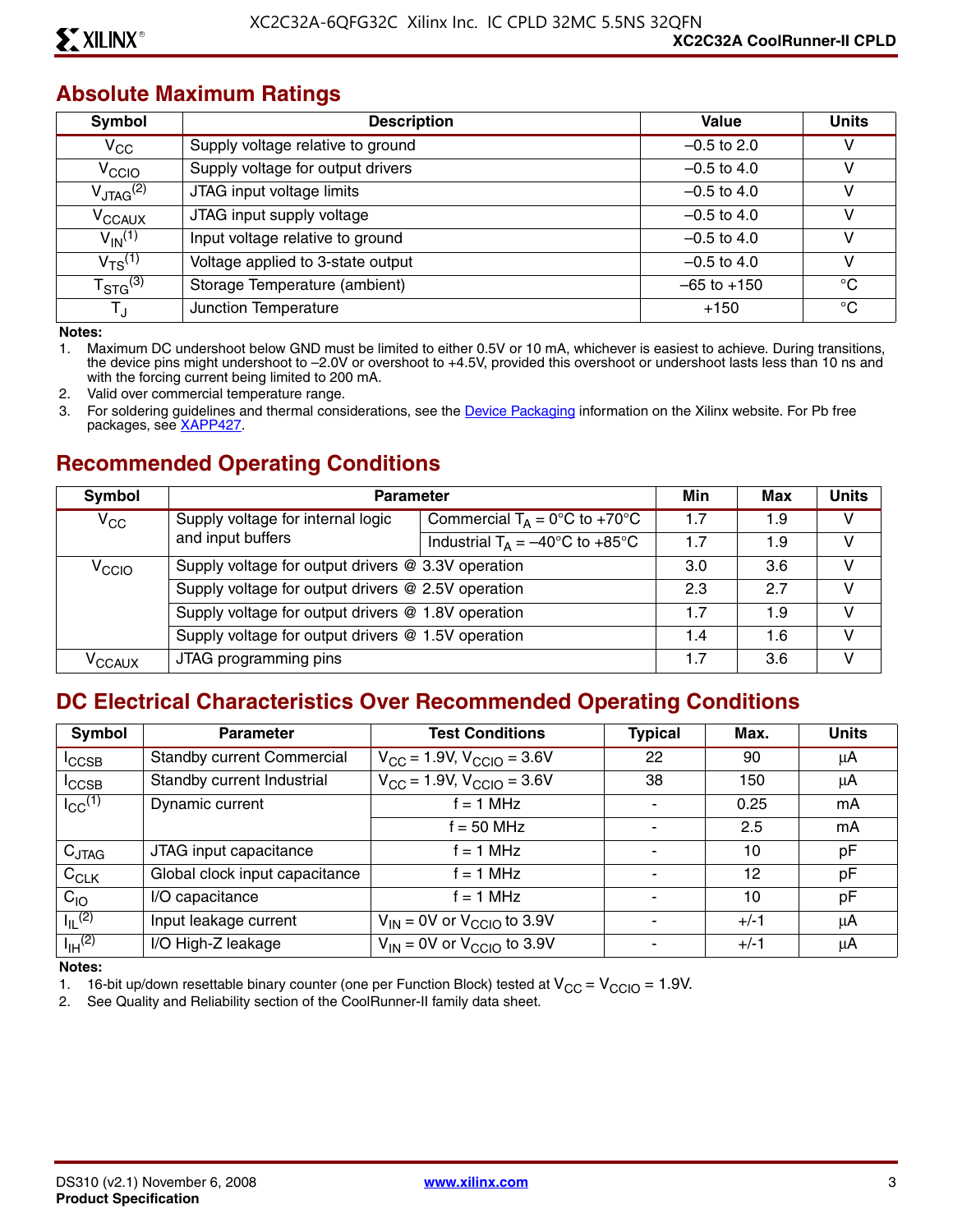#### **LVCMOS 3.3V and LVTTL 3.3V DC Voltage Specifications**

| Symbol            | <b>Parameter</b>          | <b>Test Conditions</b>              | Min.                     | Max. | <b>Units</b> |
|-------------------|---------------------------|-------------------------------------|--------------------------|------|--------------|
| V <sub>CCIO</sub> | Input source voltage      |                                     | 3.0                      | 3.6  | V            |
| $V_{\text{IH}}$   | High level input voltage  |                                     | 2                        | 3.9  | V            |
| $V_{IL}$          | Low level input voltage   |                                     | $-0.3$                   | 0.8  | V            |
| $V_{OH}$          | High level output voltage | $I_{OH} = -8$ mA, $V_{CClO} = 3V$   | $V_{\text{CCIO}} - 0.4V$ |      | V            |
|                   |                           | $I_{OH} = -0.1$ mA, $V_{CClO} = 3V$ | $V_{\text{CCIO}} - 0.2V$ |      | v            |
| $V_{OL}$          | Low level output voltage  | $I_{OL}$ = 8 mA, $V_{CCIO}$ = 3V    |                          | 0.4  | v            |
|                   |                           | $I_{OL} = 0.1$ mA, $V_{CCIO} = 3V$  | ۰                        | 0.2  | v            |

#### **LVCMOS 2.5V DC Voltage Specifications**

| Symbol            | <b>Parameter</b>          | <b>Test Conditions</b>                                             | Min.                     | Max.                          | <b>Units</b> |
|-------------------|---------------------------|--------------------------------------------------------------------|--------------------------|-------------------------------|--------------|
| V <sub>CCIO</sub> | Input source voltage      |                                                                    | 2.3                      | 2.7                           | V            |
| V <sub>IH</sub>   | High level input voltage  |                                                                    | 1.7                      | $V_{\text{CCIO}} + 0.3^{(1)}$ | $\vee$       |
| $V_{IL}$          | Low level input voltage   |                                                                    | $-0.3$                   | 0.7                           | V            |
| $V_{OH}$          | High level output voltage | $I_{OH} = -8$ mA, $V_{CGIO} = 2.3V$                                | $V_{\text{CCIO}} - 0.4V$ |                               | V            |
|                   |                           | $I_{OH} = -0.1$ mA, $V_{CGIO} = 2.3V$                              | $V_{\text{CCIO}} - 0.2V$ |                               | V            |
| $V_{OL}$          | Low level output voltage  | $I_{OL} = 8$ mA, $V_{CCIO} = 2.3V$                                 | $\overline{\phantom{a}}$ | 0.4                           | V            |
|                   |                           | $I_{\text{OI}} = 0.1 \text{mA}$ , $V_{\text{CGIO}} = 2.3 \text{V}$ |                          | 0.2                           | V            |

1. The V<sub>IH</sub> Max value represents the JEDEC specification for LVCMOS25. The CoolRunner-II CPLD input buffer can tolerate up to 3.9V without physical damage.

#### **LVCMOS 1.8V DC Voltage Specifications**

| Symbol            | Parameter <sup>(1)</sup>  | <b>Test Conditions</b>                | Min.                     | Max.                          | <b>Units</b> |
|-------------------|---------------------------|---------------------------------------|--------------------------|-------------------------------|--------------|
| V <sub>CCIO</sub> | Input source voltage      |                                       | 1.7                      | 1.9                           | v            |
| $V_{\text{IH}}$   | High level input voltage  |                                       | 0.65 x $\rm V_{\rm CCO}$ | $V_{\text{CCIO}} + 0.3^{(1)}$ | V            |
| $V_{IL}$          | Low level input voltage   |                                       | $-0.3$                   | $0.35 \times V_{\text{CCIO}}$ | $\vee$       |
| $V_{OH}$          | High level output voltage | $I_{OH} = -8$ mA, $V_{CGIO} = 1.7V$   | $V_{\rm CClO}$ – 0.45    |                               | V            |
|                   |                           | $I_{OH} = -0.1$ mA, $V_{CCIO} = 1.7V$ | $V_{\rm CClO}$ – 0.2     |                               | V            |
| $V_{OL}$          | Low level output voltage  | $I_{OL} = 8$ mA, $V_{CCIO} = 1.7V$    |                          | 0.45                          | V            |
|                   |                           | $I_{OL} = 0.1$ mA, $V_{CCIO} = 1.7V$  | $\overline{\phantom{a}}$ | 0.2                           | V            |

1. The V<sub>IH</sub> Max value represents the JEDEC specification for LVCMOS18. The CoolRunner-II CPLD input buffer can tolerate up to 3.9V<br>without physical damage.

### **LVCMOS 1.5V DC Voltage Specifications**

| Symbol            | <b>Parameter</b>                   | <b>Test Conditions</b>                                               | Min.                         | Max.                         | <b>Units</b> |
|-------------------|------------------------------------|----------------------------------------------------------------------|------------------------------|------------------------------|--------------|
| V <sub>CCIO</sub> | Input source voltage               |                                                                      | 1.4                          | 1.6                          | v            |
| $V_{T+}$          | Input hysteresis threshold voltage |                                                                      | $0.5 \times V_{\text{CCIO}}$ | $0.8 \times V_{\text{CCIO}}$ | v            |
| $V_T$             |                                    |                                                                      | $0.2 \times V_{\text{CCIO}}$ | $0.5 \times V_{\text{CCIO}}$ | v            |
| $V_{OH}$          | High level output voltage          | $I_{OH} = -8$ mA, $V_{CCIO} = 1.4V$                                  | $V_{\text{CCIO}} - 0.45$     |                              | v            |
|                   |                                    | $I_{OH} = -0.1$ mA, $V_{CCIO} = 1.4V$                                | $V_{\rm CClO}$ – 0.2         |                              | V            |
| $V_{OL}$          | Low level output voltage           | $I_{\text{OI}} = 8 \text{ mA}$ , $V_{\text{CCIO}} = 1.4 \text{ V}$   |                              | 0.4                          | v            |
|                   |                                    | $I_{\text{OI}} = 0.1 \text{ mA}$ , $V_{\text{CCIO}} = 1.4 \text{ V}$ |                              | 0.2                          | v            |

#### **Notes:**

1. Hysteresis used on 1.5V inputs.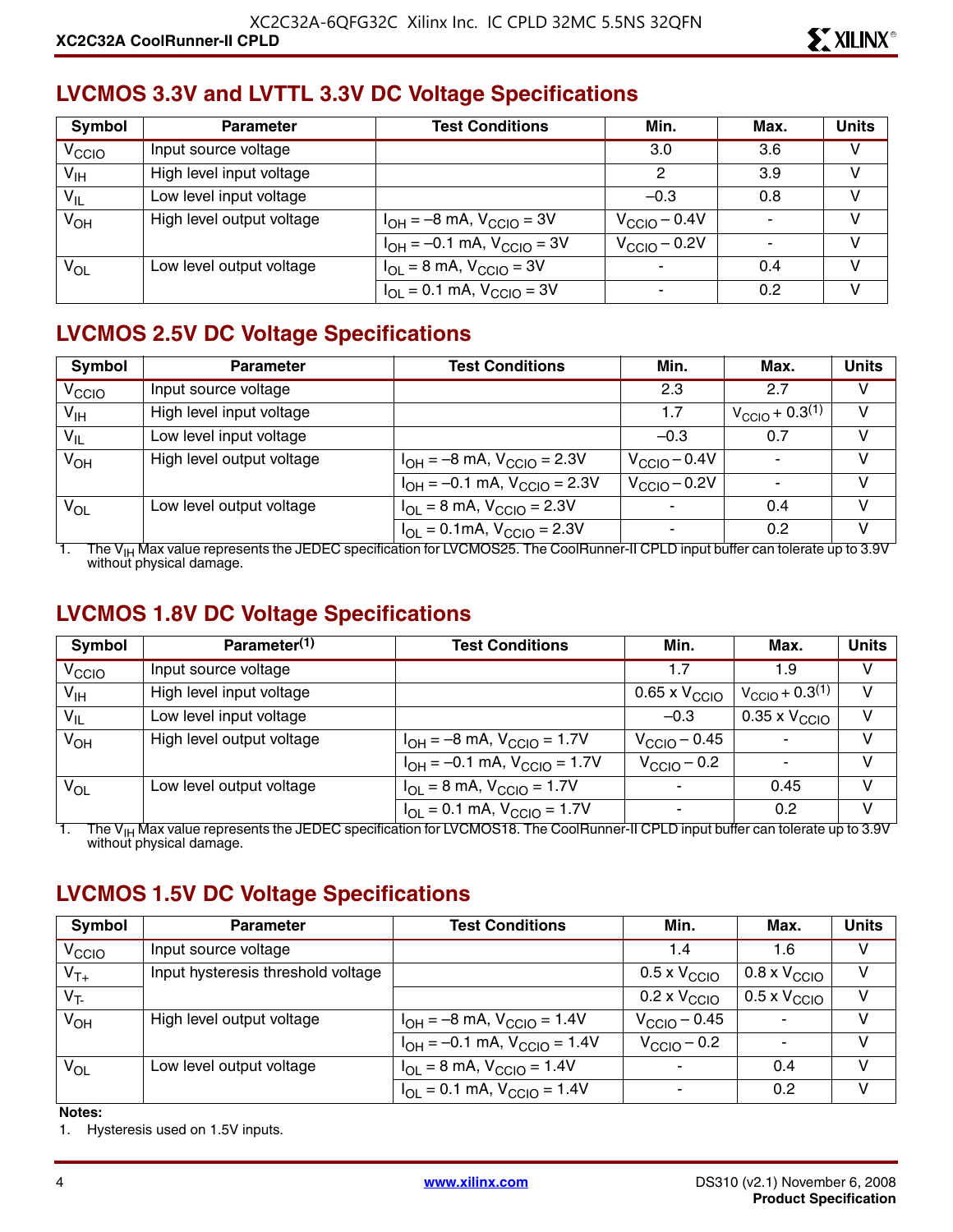## **Schmitt Trigger Input DC Voltage Specifications**

| <b>Symbol</b>     | <b>Parameter</b>                   | <b>Test Conditions</b> | Min.                         | Max.                         | <b>Units</b> |
|-------------------|------------------------------------|------------------------|------------------------------|------------------------------|--------------|
| <sup>V</sup> CCIO | Input source voltage               |                        |                              | 3.9                          |              |
| $V_{T+}$          | Input hysteresis threshold voltage |                        | $0.5 \times V_{\text{CCIO}}$ | $0.8 \times V_{\text{CCIO}}$ |              |
| V <sub>T</sub>    |                                    |                        | $0.2 \times V_{\text{CCIO}}$ | $0.5 \times V_{\text{CCIO}}$ |              |

#### **AC Electrical Characteristics Over Recommended Operating Conditions**

|                                               |                                                     |                              | $-4$             |                          | $-6$                     |              |
|-----------------------------------------------|-----------------------------------------------------|------------------------------|------------------|--------------------------|--------------------------|--------------|
| <b>Symbol</b>                                 | <b>Parameter</b>                                    | Min.                         | Max.             | Min.                     | Max.                     | <b>Units</b> |
| $T_{PD1}$                                     | Propagation delay single p-term                     |                              | $\overline{3.8}$ | ÷,                       | $\overline{5.5}$         | ns           |
| T <sub>PD2</sub>                              | Propagation delay OR array                          |                              | 4.0              | $\overline{a}$           | 6.0                      | ns           |
| $T_{\scriptsize\text{SUD}}$                   | Direct input register clock setup time              | 1.7                          | $\blacksquare$   | 2.2                      | $\blacksquare$           | ns           |
| $\mathsf{T}_{\mathsf{S}\mathsf{U}\mathsf{1}}$ | Setup time fast (single p-term)                     | 1.9                          | $\blacksquare$   | 2.6                      | $\overline{\phantom{a}}$ | ns           |
| $T_{\text{SU2}}$                              | Setup time (OR array)                               | 2.1                          | $\overline{a}$   | 3.1                      | L.                       | ns           |
| T <sub>HD</sub>                               | Direct input register hold time                     | 0.0                          | ÷,               | 0.0                      | $\overline{\phantom{a}}$ | ns           |
| $T_{\rm H}$                                   | P-term hold time                                    | 0.0                          | $\overline{a}$   | 0.0                      | $\blacksquare$           | ns           |
| $T_{CO}$                                      | Clock to output                                     |                              | 3.7              | L.                       | 4.7                      | ns           |
| $F_{TOGGLE}$ <sup>(1)</sup>                   | Internal toggle rate                                | $\qquad \qquad \blacksquare$ | 500              | $\overline{\phantom{m}}$ | 300                      | <b>MHz</b>   |
| F <sub>SYSTEM1</sub> <sup>(2)</sup>           | Maximum system frequency                            | L.                           | 323              | $\overline{\phantom{a}}$ | 200                      | <b>MHz</b>   |
| F <sub>S</sub> YSTEM2 <sup>(2)</sup>          | Maximum system frequency                            |                              | 303              | $\overline{a}$           | 182                      | <b>MHz</b>   |
| $F_{\text{EXT}1}^{(3)}$                       | Maximum external frequency                          |                              | 179              | $\blacksquare$           | 137                      | <b>MHz</b>   |
| $F_{EXT2}^{(3)}$                              | Maximum external frequency                          | $\overline{a}$               | 172              | $\overline{\phantom{a}}$ | 128                      | <b>MHz</b>   |
| T <sub>PSUD</sub>                             | Direct input register p-term clock setup time       | 0.4                          | $\overline{a}$   | 0.9                      | ÷,                       | ns           |
| $T_{PSU1}$                                    | P-term clock setup time (single p-term)             | 0.6                          | $\overline{a}$   | 1.3                      | $\blacksquare$           | ns           |
| $T_{PSU2}$                                    | P-term clock setup time (OR array)                  | 0.8                          | $\blacksquare$   | 1.8                      | $\overline{\phantom{a}}$ | ns           |
| $\mathsf{T}_{\mathsf{PHD}}$                   | Direct input register p-term clock hold time        | 1.5                          | $\blacksquare$   | 1.6                      | $\overline{\phantom{0}}$ | ns           |
| $\mathsf{T}_{\mathsf{PH}}$                    | P-term clock hold                                   | 1.3                          | ÷,               | 1.2                      | ÷,                       | ns           |
| $\mathsf{T}_{\mathsf{PCO}}$                   | P-term clock to output                              | ä,                           | 5.0              | $\blacksquare$           | 6.0                      | ns           |
| $T_{OE}/T_{OD}$                               | Global OE to output enable/disable                  |                              | 4.7              |                          | 5.5                      | ns           |
| T <sub>POE</sub> /T <sub>POD</sub>            | P-term OE to output enable/disable                  | $\overline{\phantom{a}}$     | 6.2              | $\blacksquare$           | 6.7                      | ns           |
| T <sub>MOE</sub> /T <sub>MOD</sub>            | Macrocell driven OE to output enable/disable        | $\overline{\phantom{0}}$     | 6.2              | $\blacksquare$           | 6.9                      | ns           |
| T <sub>PAO</sub>                              | P-term set/reset to output valid                    |                              | 5.5              |                          | 6.8                      | ns           |
| $T_{AO}$                                      | Global set/reset to output valid                    |                              | 4.5              | L.                       | 5.5                      | ns           |
| $T_{\text{SUEC}}$                             | Register clock enable setup time                    | 2.0                          | ÷.               | 3.0                      | $\blacksquare$           | ns           |
| $\mathsf{T}_{\mathsf{HEC}}$                   | Register clock enable hold time                     | 0.0                          | ÷,               | 0.0                      | ÷,                       | ns           |
| $T_{\text{CW}}$                               | Global clock pulse width High or Low                | 1.4                          | ÷,               | 2.2                      | ÷,                       | ns           |
| <b>T</b> <sub>PCW</sub>                       | P-term pulse width High or Low                      | 4.0                          | $\blacksquare$   | 6.0                      | $\overline{\phantom{a}}$ | ns           |
| TAPRPW                                        | Asynchronous preset/reset pulse width (High or Low) | 4.0                          | L.               | 6.0                      | $\blacksquare$           | ns           |
| $T_{\text{CONFIG}}^{(4)}$                     | Configuration time                                  |                              | 50               | $\overline{a}$           | 50                       | μs           |

#### **Notes:**

1. F<sub>TOGGLE</sub> is the maximum clock frequency to which a T-Flip Flop can reliably toggle (see the CoolRunner-II family data sheet).<br>2. F<sub>SYSTEM1</sub> (1/T<sub>CYCLE</sub>) is the internal operating frequency for a device fully populated

2. F<sub>SYSTEM1</sub> (1/T<sub>CYCLE</sub>) is the internal operating frequency for a device fully populated with one 16-bit counter through one p-term per macrocell while  $F_{\text{SYSTEM2}}$  is through the OR array.

3. F<sub>EXT1</sub> (1/T<sub>SU1</sub>+T<sub>CO</sub>) is the maximum external frequency using one p-term while F<sub>EXT2</sub> is through the OR array.<br>4. Typical configuration current during T<sub>CONFIG</sub> is 500 µA.

Typical configuration current during  $T_{\text{CONFIG}}$  is 500  $\mu$ A.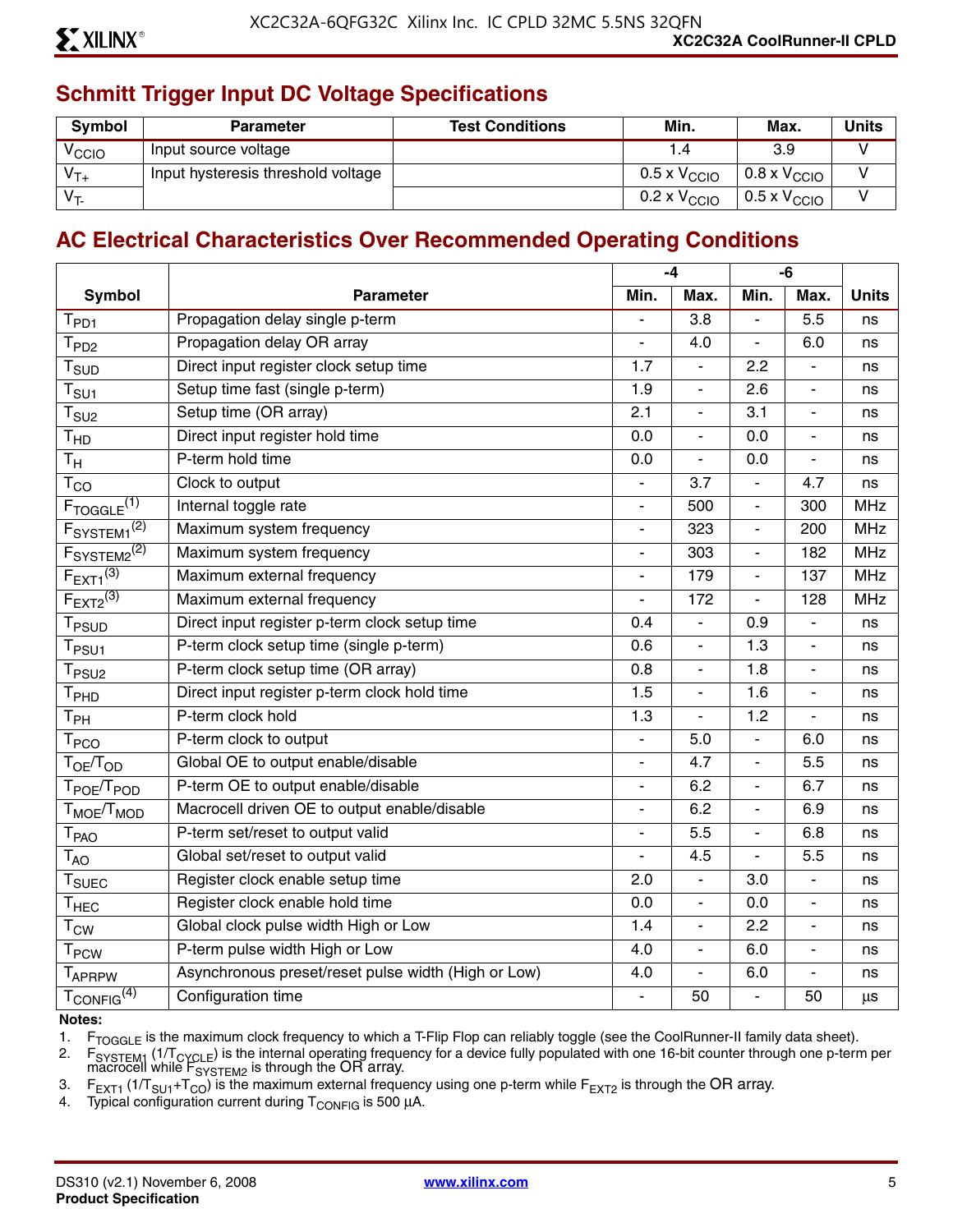## **Internal Timing Parameters**

|                              |                                          |                          | $-4$                     |                          | -6                       |              |
|------------------------------|------------------------------------------|--------------------------|--------------------------|--------------------------|--------------------------|--------------|
| <b>Symbol</b>                | Parameter <sup>(1)</sup>                 | Min.                     | Max.                     | Min.                     | Max.                     | <b>Units</b> |
| <b>Buffer Delays</b>         |                                          |                          |                          |                          |                          |              |
| $T_{IN}$                     | Input buffer delay                       | $\blacksquare$           | 1.3                      | $\overline{\phantom{0}}$ | 1.7                      | ns           |
| <b>T</b> <sub>DIN</sub>      | Direct register input delay              | $\blacksquare$           | 1.5                      | L.                       | 2.4                      | ns           |
| $T_{GCK}$                    | Global Clock buffer delay                |                          | 1.3                      |                          | 2.0                      | ns           |
| $T_{\rm GSR}$                | Global set/reset buffer delay            | $\overline{\phantom{a}}$ | 1.6                      | $\overline{\phantom{m}}$ | 2.0                      | ns           |
| $T_{\hbox{\scriptsize GTS}}$ | Global 3-state buffer delay              | $\overline{\phantom{a}}$ | 1.1                      | ٠                        | 2.1                      | ns           |
| T <sub>OUT</sub>             | Output buffer delay                      | $\overline{\phantom{a}}$ | 1.8                      | $\overline{\phantom{0}}$ | 2.0                      | ns           |
| $T_{EN}$                     | Output buffer enable/disable delay       | $\overline{\phantom{a}}$ | 2.9                      | L.                       | 3.4                      | ns           |
| P-term Delays                |                                          |                          |                          |                          |                          |              |
| $T_{CT}$                     | Control term delay                       | $\overline{\phantom{a}}$ | 1.3                      | $\overline{\phantom{m}}$ | 1.6                      | ns           |
| $T_{LOGI1}$                  | Single p-term delay adder                | $\blacksquare$           | 0.4                      | $\blacksquare$           | 1.1                      | ns           |
| $T_{LOGI2}$                  | Multiple p-term delay adder              | $\overline{\phantom{a}}$ | 0.2                      | $\blacksquare$           | 0.5                      | ns           |
| <b>Macrocell Delay</b>       |                                          |                          |                          |                          |                          |              |
| T <sub>PDI</sub>             | Input to output valid                    | $\blacksquare$           | 0.3                      |                          | 0.7                      | ns           |
| $T_{LDI}$                    | Setup before clock (transparent latch)   | $\blacksquare$           | 1.5                      | L.                       | 2.5                      | ns           |
| $T_{\text{SUI}}$             | Setup before clock                       | 1.5                      | $\overline{\phantom{a}}$ | 1.8                      | $\overline{\phantom{a}}$ | ns           |
| $\mathsf{T}_{\mathsf{HI}}$   | Hold after clock                         | $\overline{0.0}$         | $\blacksquare$           | 0.0                      | $\blacksquare$           | ns           |
| $T_{ECSU}$                   | Enable clock setup time                  | 0.7                      |                          | 1.7                      |                          | ns           |
| T <sub>ECHO</sub>            | Enable clock hold time                   | 0.0                      |                          | 0.0                      | $\blacksquare$           | ns           |
| $T_{COI}$                    | Clock to output valid                    | $\overline{\phantom{a}}$ | 0.6                      |                          | 0.7                      | ns           |
| $T_{\rm AOI}$                | Set/reset to output valid                | $\overline{\phantom{a}}$ | 1.1                      | ÷.                       | 1.5                      | ns           |
| <b>Feedback Delays</b>       |                                          |                          |                          |                          |                          |              |
| $T_F$                        | Feedback delay                           | $\blacksquare$           | 0.6                      | ä,                       | 1.4                      | ns           |
| <b>TOEM</b>                  | Macrocell to global OE delay             | $\blacksquare$           | 0.7                      | $\overline{\phantom{0}}$ | 0.8                      | ns           |
|                              | I/O Standard Time Adder Delays 1.5V CMOS |                          |                          |                          |                          |              |
| T <sub>HYS15</sub>           | Hysteresis input adder                   | $\overline{\phantom{a}}$ | 3.0                      | $\overline{\phantom{a}}$ | 4.0                      | ns           |
| T <sub>OUT15</sub>           | Output adder                             | $\overline{\phantom{a}}$ | 0.8                      | ÷.                       | 1.0                      | ns           |
| T <sub>SLEW15</sub>          | Output slew rate adder                   |                          | 4.0                      |                          | 5.0                      | ns           |
|                              | I/O Standard Time Adder Delays 1.8V CMOS |                          |                          |                          |                          |              |
| T <sub>HYS18</sub>           | Hysteresis input adder                   | $\blacksquare$           | 3.0                      | ä,                       | 4.0                      | ns           |
| T <sub>OUT18</sub>           | Output adder                             | $\overline{\phantom{a}}$ | 0.0                      | ÷.                       | 0.0                      | ns           |
| <b>T</b> <sub>SLEW</sub>     | Output slew rate adder                   |                          | 4.0                      | $\overline{a}$           | 5.0                      | ns           |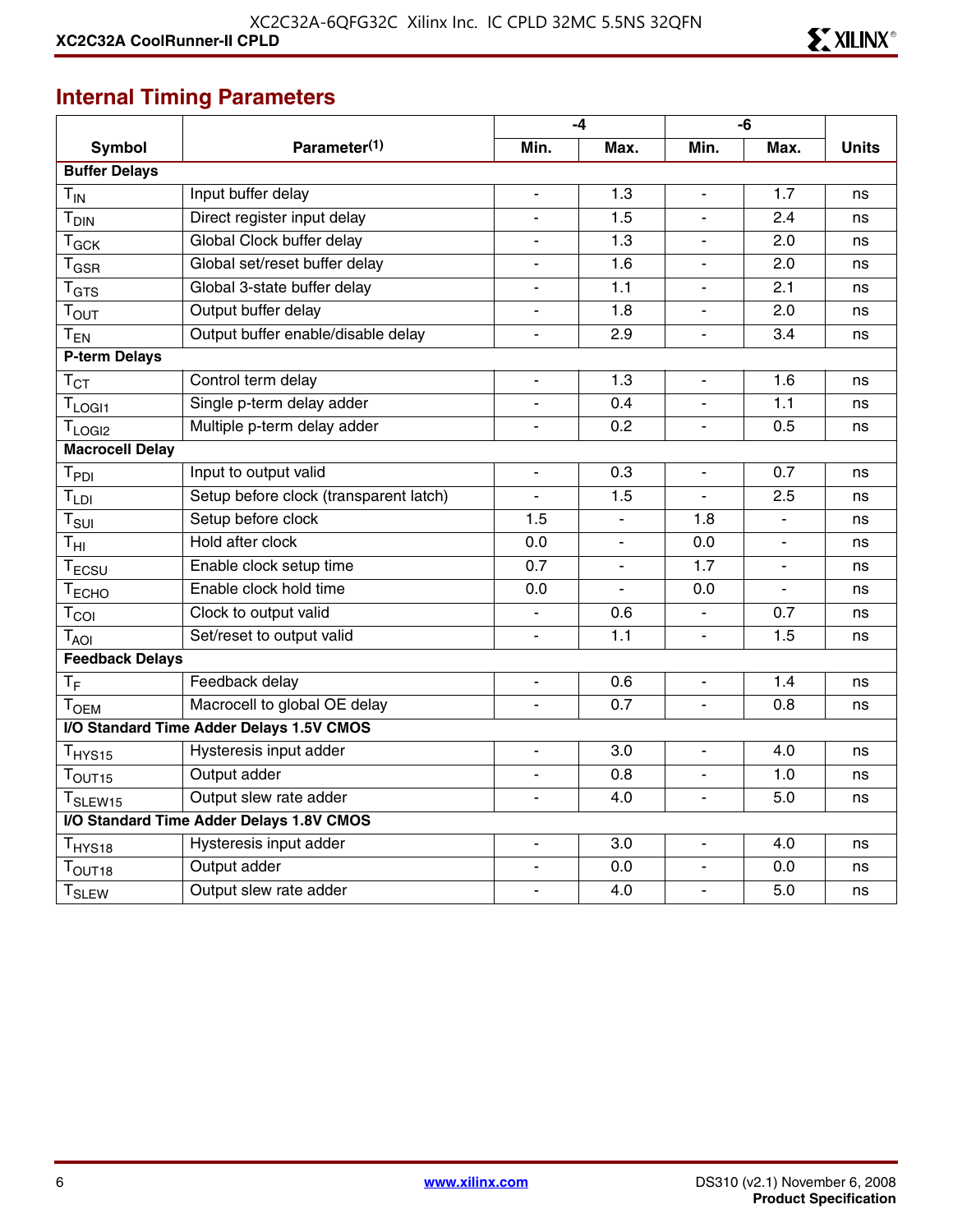## **Internal Timing Parameters** *(Continued)*

|                                              |                                          | $-4$                     |      | -6   |                  |              |
|----------------------------------------------|------------------------------------------|--------------------------|------|------|------------------|--------------|
| Symbol                                       | Parameter <sup>(1)</sup>                 | Min.                     | Max. | Min. | Max.             | <b>Units</b> |
|                                              | I/O Standard Time Adder Delays 2.5V CMOS |                          |      |      |                  |              |
| $\mathsf{T}_{\mathsf{IN25}}$                 | Standard input adder                     |                          | 0.5  |      | 0.6              | ns           |
| $T_{HYS25}$                                  | Hysteresis input adder                   | $\overline{\phantom{0}}$ | 3.0  |      | 4.0              | ns           |
| $T_{\text{OUT25}}$                           | Output adder                             |                          | 0.6  |      | 0.7              | ns           |
| T <sub>SLEW25</sub>                          | Output slew rate adder                   |                          | 4.0  |      | 5.0              | ns           |
| I/O Standard Time Adder Delays 3.3V CMOS/TTL |                                          |                          |      |      |                  |              |
| $\mathsf{T}_{\mathsf{IN33}}$                 | Standard input adder                     |                          | 0.5  |      | 0.6              | ns           |
| $T_{HYS33}$                                  | Hysteresis input adder                   |                          | 3.0  |      | 4.0              | ns           |
| $\mathsf{T}_{\mathsf{OUT}33}$                | Output adder                             |                          | 1.0  |      | 1.2 <sub>2</sub> | ns           |
| T <sub>SLEW33</sub>                          | Output slew rate adder                   |                          | 4.0  |      | 5.0              | ns           |

**Notes:** 

1. 1.5 ns input pin signal rise/fall.

#### **Switching Characteristics AC Test Circuit**



*Figure 2:* Derating Curve for T<sub>PD</sub>



**CL includes test fixtures and probe capacitance.** 

**1.5 nsec maximum rise/fall times on inputs.**

DS310\_03\_102108

*Figure 3:* **AC Load Circuit**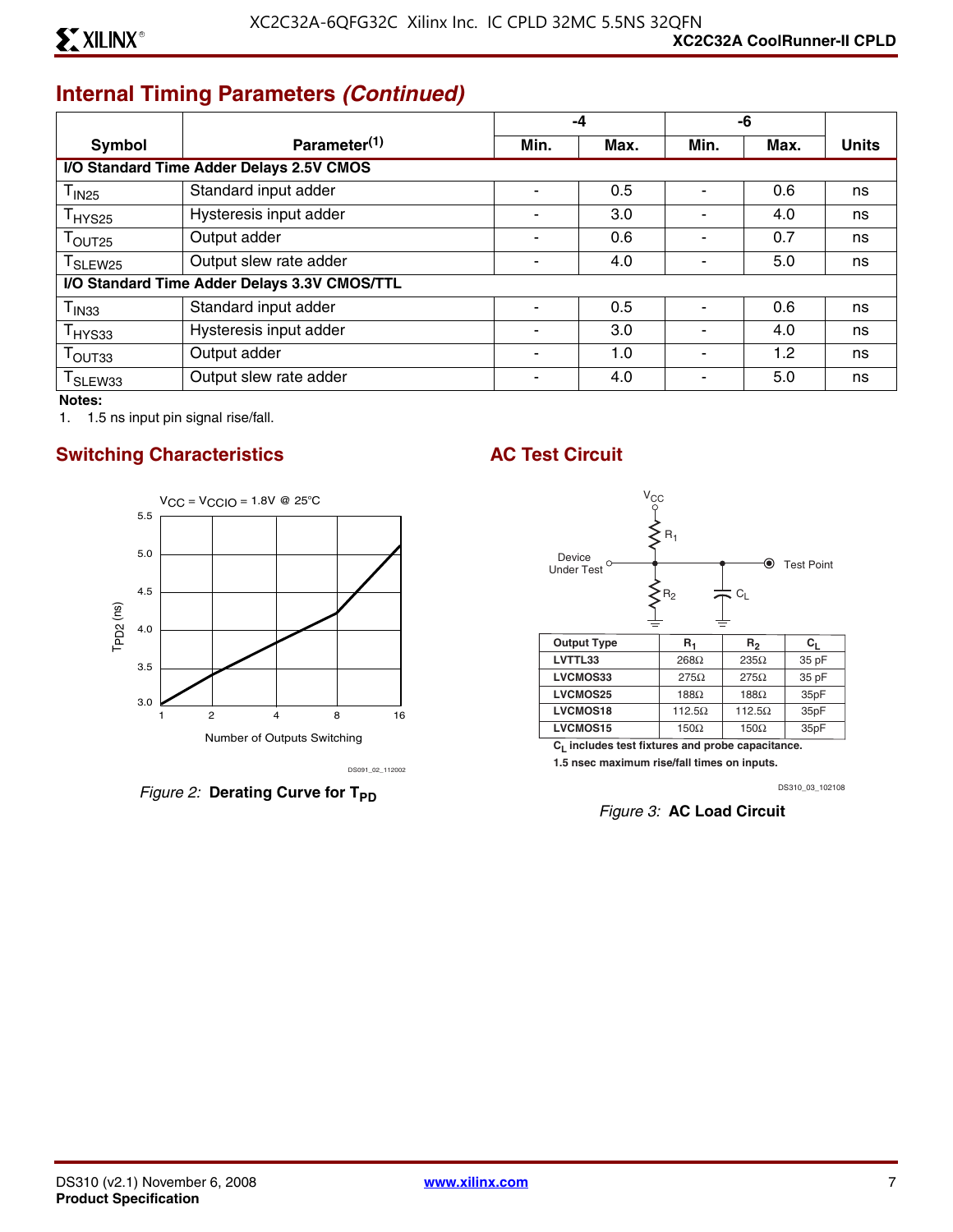#### **Typical I/O Output Curves**



## **Pin Descriptions**

| <b>Function Block</b> | <b>Macrocell</b>        | QFG32          | $PC44^{(1)}$          | <b>VQ44</b> | <b>CP56</b>       | I/O Bank |
|-----------------------|-------------------------|----------------|-----------------------|-------------|-------------------|----------|
|                       | 1                       |                | 44                    | 38          | F1                | Bank 2   |
| 1                     | $\overline{c}$          |                | 43                    | 37          | E <sub>3</sub>    | Bank 2   |
|                       | $\overline{\omega}$     |                | 42                    | 36          | E1                | Bank 2   |
| 1(GTS1)               | $\overline{4}$          | $\overline{3}$ | 40                    | 34          | D <sub>1</sub>    | Bank 2   |
| 1(GTS0)               | 5                       | $\overline{2}$ | 39                    | 33          | C <sub>1</sub>    | Bank 2   |
| 1(GTS3)               | $\,6\,$                 | 1              | 38                    | 32          | A <sub>3</sub>    | Bank 2   |
| 1(GTS2)               | $\overline{7}$          | 32             | 37                    | 31          | A <sub>2</sub>    | Bank 2   |
| 1(GSR)                | $\bf 8$                 | 31             | 36                    | 30          | <b>B1</b>         | Bank 2   |
|                       | $\boldsymbol{9}$        | 30             | 35                    | 29          | A1                | Bank 2   |
| 1                     | 10                      | 29             | 34                    | 28          | C <sub>4</sub>    | Bank 2   |
| 1                     | 11                      | 28             | 33                    | 27          | C <sub>5</sub>    | Bank 2   |
| 1                     | 12                      | 24             | 29                    | 23          | C <sub>8</sub>    | Bank 2   |
| 1                     | 13                      |                | 28                    | 22          | A10               | Bank 2   |
| 1                     | 14                      | 23             | 27                    | 21          | <b>B10</b>        | Bank 2   |
| 1                     | 15                      |                | 26                    | 20          | $\overline{C}$ 10 | Bank 2   |
| 1                     | 16                      |                | 25                    | 19          | E <sub>8</sub>    | Bank 2   |
| $\overline{2}$        | $\mathbf{1}$            | $\overline{5}$ | $\mathbf{1}$          | 39          | G1                | Bank 1   |
| $\overline{2}$        | $\mathbf{2}$            |                | $\mathbf{2}^{\prime}$ | 40          | F <sub>3</sub>    | Bank 1   |
| $\overline{2}$        | 3                       |                | 3                     | 41          | H1                | Bank 1   |
| $\overline{2}$        | $\overline{\mathbf{4}}$ |                | $\overline{4}$        | 42          | G <sub>3</sub>    | Bank 1   |
| 2(GCKO)               | 5                       | $\,6\,$        | 5                     | 43          | J1                | Bank 1   |
| 2(GCK1)               | $\,6$                   | $\overline{7}$ | $\,6\,$               | 44          | K <sub>1</sub>    | Bank 1   |
| 2(GCK2)               | $\overline{7}$          | 8              | $\overline{7}$        | 1           | K <sub>2</sub>    | Bank 1   |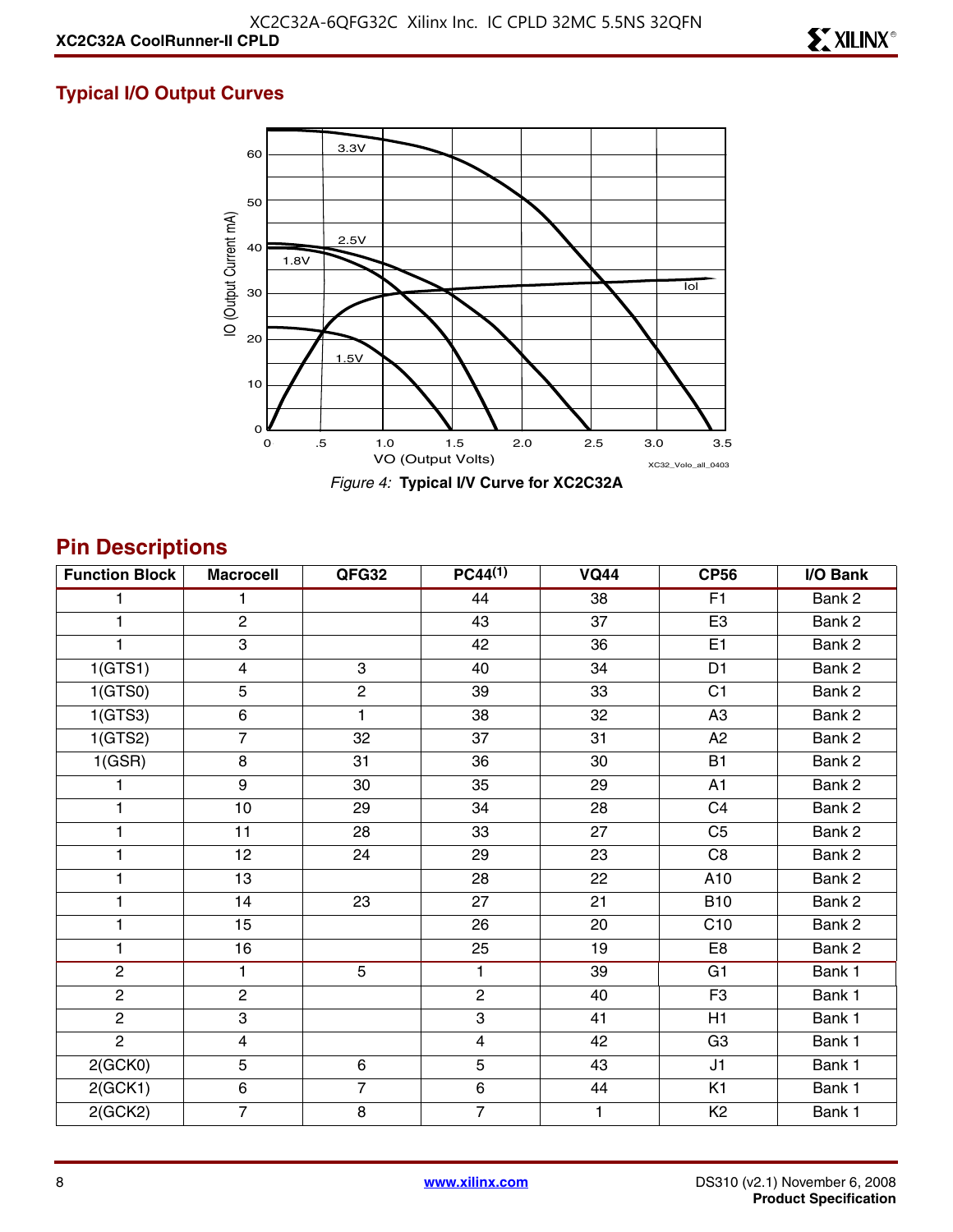#### **Pin Descriptions** *(Continued)*

| <b>Function Block</b> | <b>Macrocell</b> | QFG32 | $PC44^{(1)}$ | <b>VQ44</b> | <b>CP56</b>     | I/O Bank |
|-----------------------|------------------|-------|--------------|-------------|-----------------|----------|
| 2                     | 8                | 9     | 8            | 2           | K <sub>3</sub>  | Bank 1   |
| 2                     | 9                | 10    | 9            | 3           | H <sub>3</sub>  | Bank 1   |
| 2                     | 10               |       | 11           | 5           | K <sub>5</sub>  | Bank 1   |
| 2                     | 11               |       | 12           | 6           | H <sub>5</sub>  | Bank 1   |
| 2                     | 12               | 13    | 14           | 8           | H <sub>8</sub>  | Bank 1   |
| 2                     | 13               | 17    | 18           | 12          | K <sub>8</sub>  | Bank 1   |
| 2                     | 14               | 18    | 19           | 13          | H <sub>10</sub> | Bank 1   |
| 2                     | 15               | 19    | 20           | 14          | G <sub>10</sub> | Bank 1   |
| C                     | 16               |       | 22           | 16          | F <sub>10</sub> | Bank 1   |

#### **Notes:**

1. This is an obsolete package type. It remains here for legacy support only.

2. GTS = global output enable, GSR = global set reset, GCK = global clock.

3. GTS, GSR, and GCK pins can also be used for general purpose I/O.

#### **XC2C32A Global, JTAG, Power/Ground, and No Connect Pins**

| Pin Type                                     | QFG32       | $PC44^{(1)(2)}$ | $VQ44^{(2)}$   | $CP56^{(2)}$                                          |
|----------------------------------------------|-------------|-----------------|----------------|-------------------------------------------------------|
| <b>TCK</b>                                   | 16          | 17              |                | K <sub>10</sub>                                       |
| TDI                                          | 14          | 15              | 9              | J10                                                   |
| <b>TDO</b>                                   | 25          | 30              | 24             | A6                                                    |
| <b>TMS</b>                                   | 15          | 16              | 10             | K9                                                    |
| Input Only                                   | 22 (bank 2) | 24 (bank 2)     | 18 (bank 2)    | D <sub>10</sub> (bank 2)                              |
| V <sub>CCAUX</sub> (JTAG supply voltage)     | 4           | 41              | 35             | D <sub>3</sub>                                        |
| Power internal $(V_{CC})$                    | 20          | 21              | 15             | G8                                                    |
| Power bank 1 I/O (V <sub>CCIO1</sub> )       | 12          | 13              | $\overline{7}$ | H6                                                    |
| Power bank 2 I/O (V <sub>CCIO2</sub> )       | 27          | 32              | 26             | C <sub>6</sub>                                        |
| Ground                                       | 11, 21, 26  | 10,23,31        | 4,17,25        | H4, F8, C7                                            |
| No connects                                  |             |                 |                | K4, K6, K7, H7,<br>E10, A7, A9, D8,<br>A5, A8, A4, C3 |
| Total user I/O (includes dual function pins) | 21          | 33              | 33             | 33                                                    |

#### **Notes:**

1. This is an obsolete package type. It remains here for legacy support only.

2. All packages pin compatible with larger macrocell densities.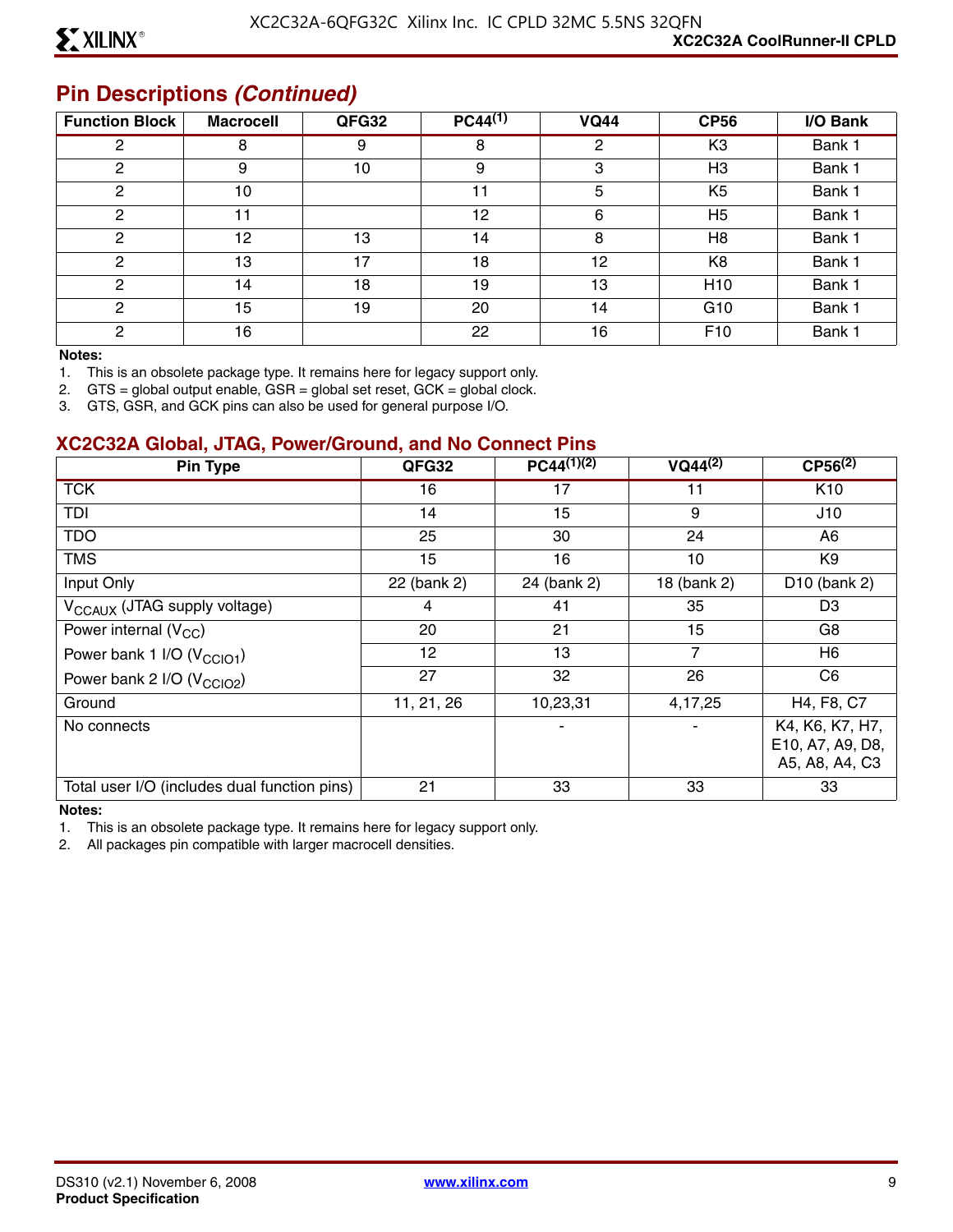## **Ordering Information**

| <b>Part Number</b> | Pin/Ball<br><b>Spacing</b> | $\theta$ JA<br>(°C/Watt) | $\theta$ JC<br>$(^{\circ}$ C/Watt) | Package Type                      | Package Body<br><b>Dimensions</b> | <b>I/O</b> | Comm. (C)<br>$Ind. (I)^{(1)}$ |
|--------------------|----------------------------|--------------------------|------------------------------------|-----------------------------------|-----------------------------------|------------|-------------------------------|
| XC2C32A-4QFG32C    | 0.5 <sub>mm</sub>          | 35.5                     | 24.0                               | Quad Flat No Lead; Pb-free        | 5mm x 5mm                         | 21         | C                             |
| XC2C32A-6QFG32C    | 0.5 <sub>mm</sub>          | 35.5                     | 24.0                               | Quad Flat No Lead; Pb-free        | $5mm \times 5mm$                  | 21         | C                             |
| XC2C32A-4VQ44C     | 0.8 <sub>mm</sub>          | 47.7                     | 8.2                                | Very Thin Quad Flat Pack          | $10mm \times 10mm$                | 33         | C                             |
| XC2C32A-6VQ44C     | 0.8 <sub>mm</sub>          | 47.7                     | 8.2                                | Very Thin Quad Flat Pack          | $10mm \times 10mm$                | 33         | C                             |
| XC2C32A-4CP56C     | 0.5 <sub>mm</sub>          | 66.0                     | 14.9                               | Chip Scale Package                | 6mm x 6mm                         | 33         | C                             |
| XC2C32A-6CP56C     | 0.5 <sub>mm</sub>          | 66.0                     | 14.9                               | Chip Scale Package                | 6mm x 6mm                         | 33         | C                             |
| XC2C32A-4VQG44C    | 0.8 <sub>mm</sub>          | 47.7                     | 8.2                                | Very Thin Quad Flat Pack; Pb-free | $10mm \times 10mm$                | 33         | C                             |
| XC2C32A-6VQG44C    | 0.8 <sub>mm</sub>          | 47.7                     | 8.2                                | Very Thin Quad Flat Pack; Pb-free | $10mm \times 10mm$                | 33         | C                             |
| XC2C32A-4CPG56C    | 0.5 <sub>mm</sub>          | 66.0                     | 14.9                               | Chip Scale Package; Pb-free       | 6mm x 6mm                         | 33         | С                             |
| XC2C32A-6CPG56C    | 0.5 <sub>mm</sub>          | 66.0                     | 14.9                               | Chip Scale Package; Pb-free       | 6mm x 6mm                         | 33         | C                             |
| XC2C32A-6OFG32L    | 0.5 <sub>mm</sub>          | 35.5                     | 24.0                               | Quad Flat No Lead; Pb-free        | $5mm \times 5mm$                  | 21         |                               |
| XC2C32A-6VQ44I     | 0.8 <sub>mm</sub>          | 47.7                     | 8.2                                | Very Thin Quad Flat Pack          | $10mm \times 10mm$                | 33         |                               |
| XC2C32A-6CP56L     | 0.5 <sub>mm</sub>          | 66.0                     | 14.9                               | Chip Scale Package                | 6mm x 6mm                         | 33         |                               |
| XC2C32A-6VQG44I    | 0.8 <sub>mm</sub>          | 47.7                     | 8.2                                | Very Thin Quad Flat Pack; Pb-free | $10mm \times 10mm$                | 33         |                               |
| XC2C32A-6CPG56I    | 0.5 <sub>mm</sub>          | 66.0                     | 14.9                               | Chip Scale Package; Pb-free       | 6mm x 6mm                         | 33         |                               |

#### **Notes:**

1.  $C =$  Commercial (TA = 0°C to +70°C); I = Industrial (TA =  $-40^{\circ}$ C to +85°C)



| 144 | Pb-Free Example: XC2C128 -4 TQ                |  |  | 144 |  |
|-----|-----------------------------------------------|--|--|-----|--|
|     | Device $\_\_$                                 |  |  |     |  |
|     | Speed Grade —<br>Package Type ——<br>Ph-Free - |  |  |     |  |
|     | Number of Pins                                |  |  |     |  |
|     | Temperature Range                             |  |  |     |  |

### **Device Part Marking**



*Figure 5:* **Sample Package with Part Marking**

**Note:** Due to the small size of chip scale and quad flat no lead packages, the complete ordering part number cannot be included on the package marking. Part marking on chip scale and quad flat no lead packages by line are:

- Line  $1 = X$  (Xilinx logo) then truncated part number
- Line  $2 = Not$  related to device part number
- Line  $3$  = Not related to device part number
- Line  $4$  = Package code, speed, operating temperature, three digits not related to device part number. Package codes: C3 = CP56, C4 = CPG56, Q1 = QFG32.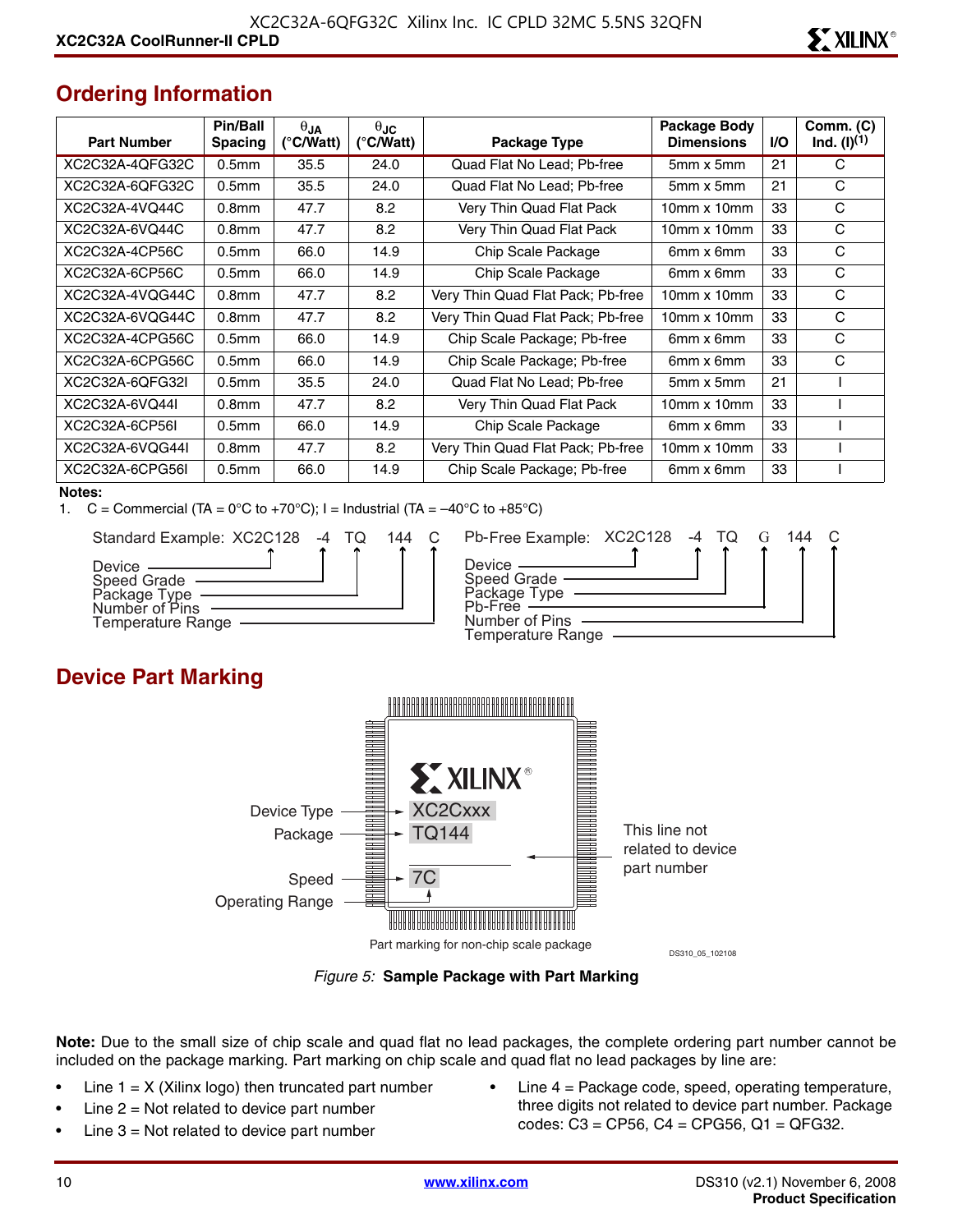## **EXILINX®**





(1) - Global Output Enable (2) - Global Clock (3) - Global Set/Reset





*Figure 8:* **PC44 Package**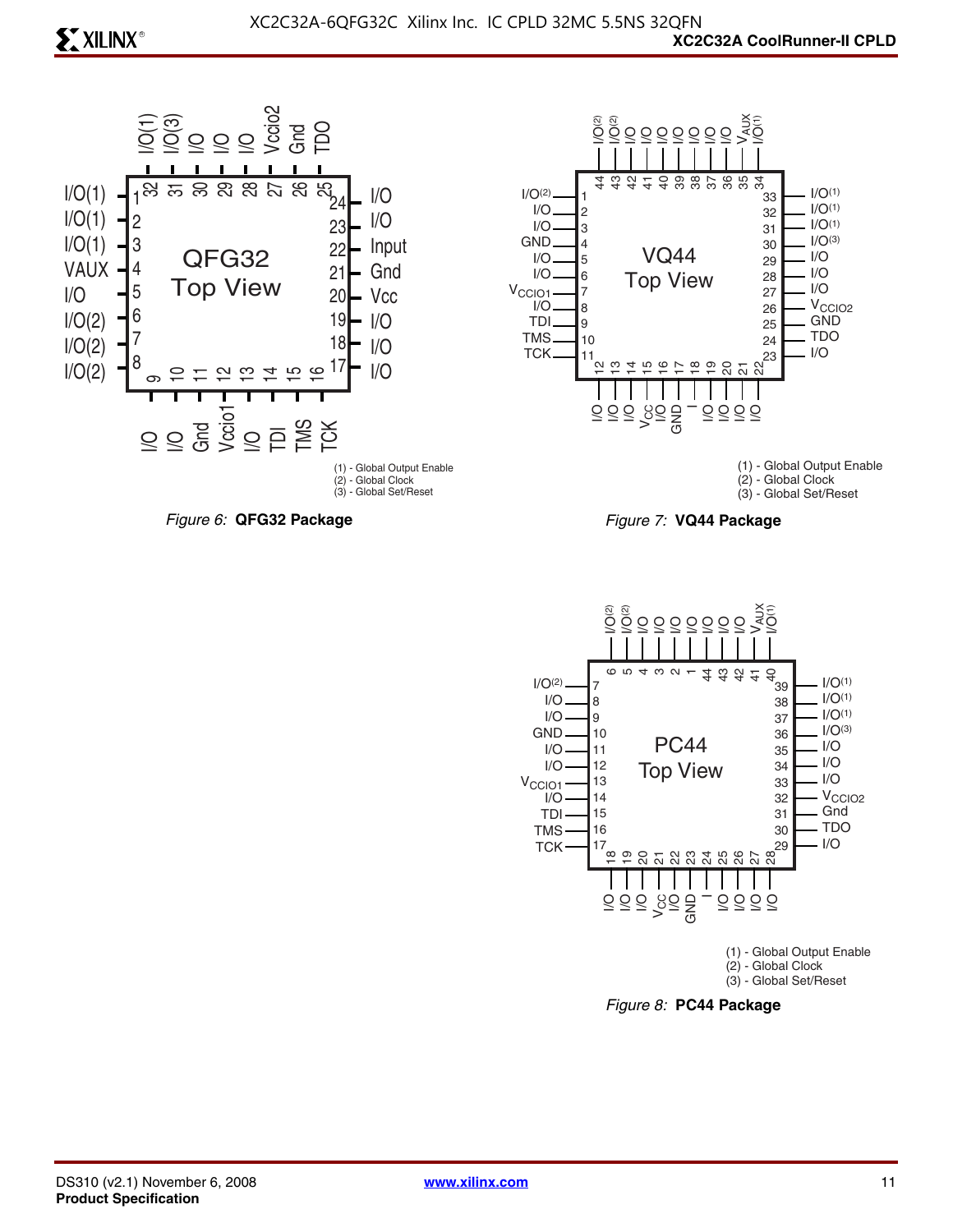

(1) - Global Output Enable

(2) - Global Clock (3) - Global Set/Reset

*Figure 9:* **CP56 Package**

#### **Warranty Disclaimer**

THESE PRODUCTS ARE SUBJECT TO THE TERMS OF THE XILINX LIMITED WARRANTY WHICH CAN BE VIEWED AT **<http://www.xilinx.com/warranty.htm>**. THIS LIMITED WARRANTY DOES NOT EXTEND TO ANY USE OF THE PRODUCTS IN AN APPLICATION OR ENVIRONMENT THAT IS NOT WITHIN THE SPECIFICATIONS STATED ON THE THEN-CURRENT XILINX DATA SHEET FOR THE PRODUCTS. PRODUCTS ARE NOT DESIGNED TO BE FAIL-SAFE AND ARE NOT WARRANTED FOR USE IN APPLICATIONS THAT POSE A RISK OF PHYSICAL HARM OR LOSS OF LIFE. USE OF PRODUCTS IN SUCH APPLICATIONS IS FULLY AT THE RISK OF CUSTOMER SUBJECT TO APPLICABLE LAWS AND REGULATIONS.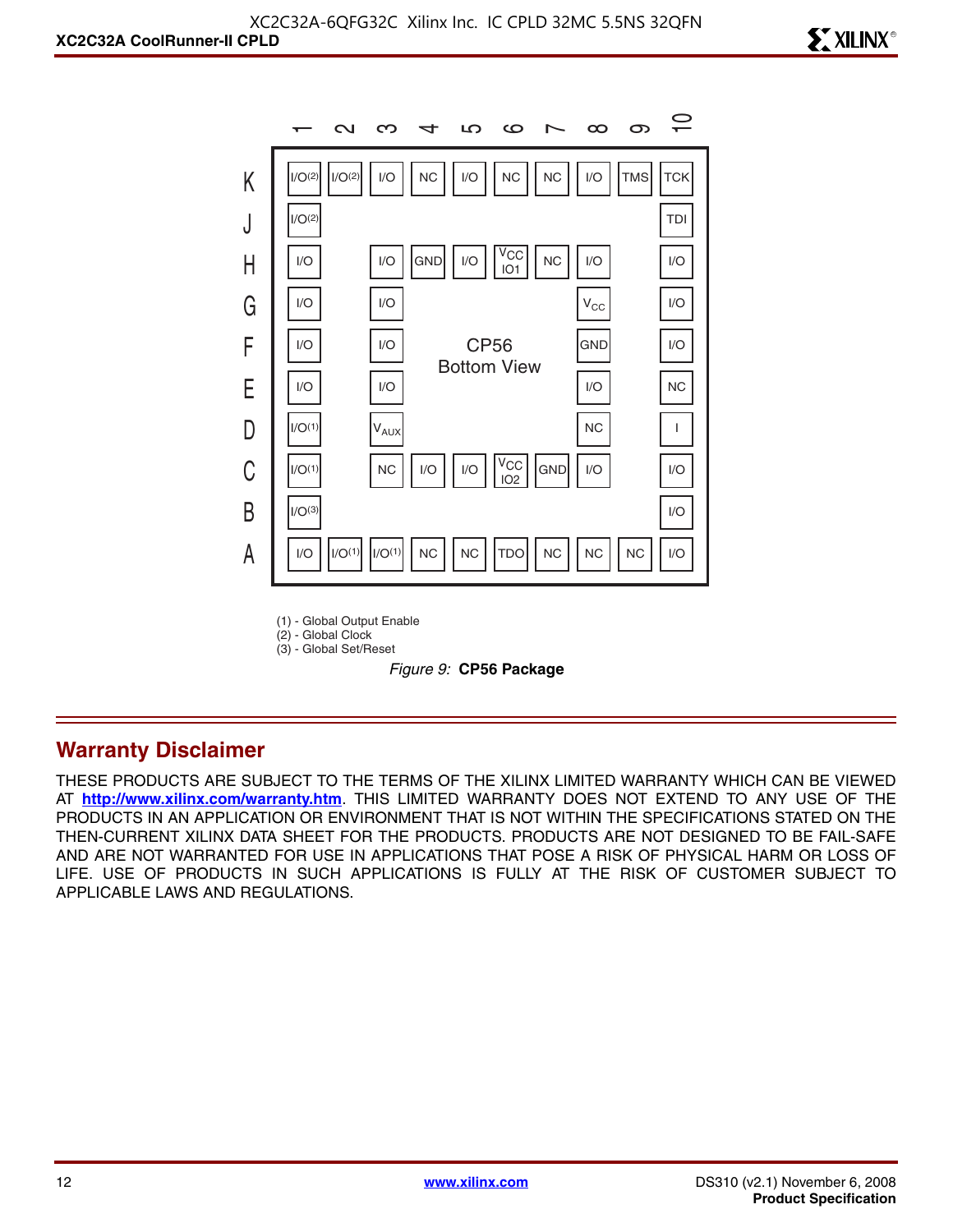#### **Additional Information**

Additional information is available for the following CoolRunner-II topics:

- XAPP784: Bulletproof CPLD Design Practices
- XAPP375: Timing Model
- XAPP376: Logic Engine
- XAPP378: Advanced Features
- XAPP382: I/O Characteristics
- XAPP389: Powering CoolRunner-II
- XAPP399: Assigning VREF Pins

#### **Revision History**

The following table shows the revision history for this document.

To access these and all application notes with their associated reference designs, click the following links and scroll down the page until you find the document you want:

**[CoolRunner-II CPLD Data Sheets and Application Notes](http://www.xilinx.com/support/documentation/coolrunner-ii.htm) [Device Packages](http://www.xilinx.com/support/documentation/package_specifications.htm)**

| Date     | <b>Version</b> | <b>Revision</b>                                                                                                                                                                                                      |
|----------|----------------|----------------------------------------------------------------------------------------------------------------------------------------------------------------------------------------------------------------------|
| 6/15/04  | 1.0            | Initial Xilinx release.                                                                                                                                                                                              |
| 8/30/04  | 1.1            | Pb-free documentation                                                                                                                                                                                                |
| 10/01/04 | 1.2            | Add Asynchronous Preset/Reset Pulse Width specification to AC Electrical Characteristics.                                                                                                                            |
| 11/08/04 | 1.3            | Product Release. No changes to documentation.                                                                                                                                                                        |
| 11/22/04 | 1.4            | Changes to output enable/disable specifications; changes to I <sub>CCSB</sub> .                                                                                                                                      |
| 02/17/05 | 1.5            | Changes to f <sub>TOGGLE</sub> , t <sub>SLEW25</sub> , and t <sub>SLEW33</sub>                                                                                                                                       |
| 03/07/05 | 1.6            | Improvement of pin-to-pin logic delay, page 1. Modifications to Table 1, IOSTANDARDs.                                                                                                                                |
| 06/28/05 | 1.7            | Move to Product Specification. Change to T <sub>IN25</sub> , T <sub>OUT25</sub> , T <sub>IN33</sub> , and T <sub>OUT33</sub> .                                                                                       |
| 03/20/06 | 1.8            | Add Warranty Disclaimer. Add note to Pin Descriptions that GCK, GSR, and GTS pins can also<br>be used for general purpose I/O.                                                                                       |
| 02/15/07 | 1.9            | Change to $V_{H}$ specification for 2.5V and 1.8V LVCMOS. Change to $T_{OFM}$ for -4 speed<br>grade.                                                                                                                 |
| 03/08/07 | 2.0            | Fixed typo in note for $V_{II}$ for LVCMOS18; removed note for $V_{II}$ for LVCMOS33.                                                                                                                                |
| 11/06/08 | 2.1            | Added note to Pin Description tables to indicate the PC44 packages are obsolete. Removed<br>part numbers for devices in PC44 packages from ordering information. See Product<br>Discontinuation Notice xcn07022.pdf. |